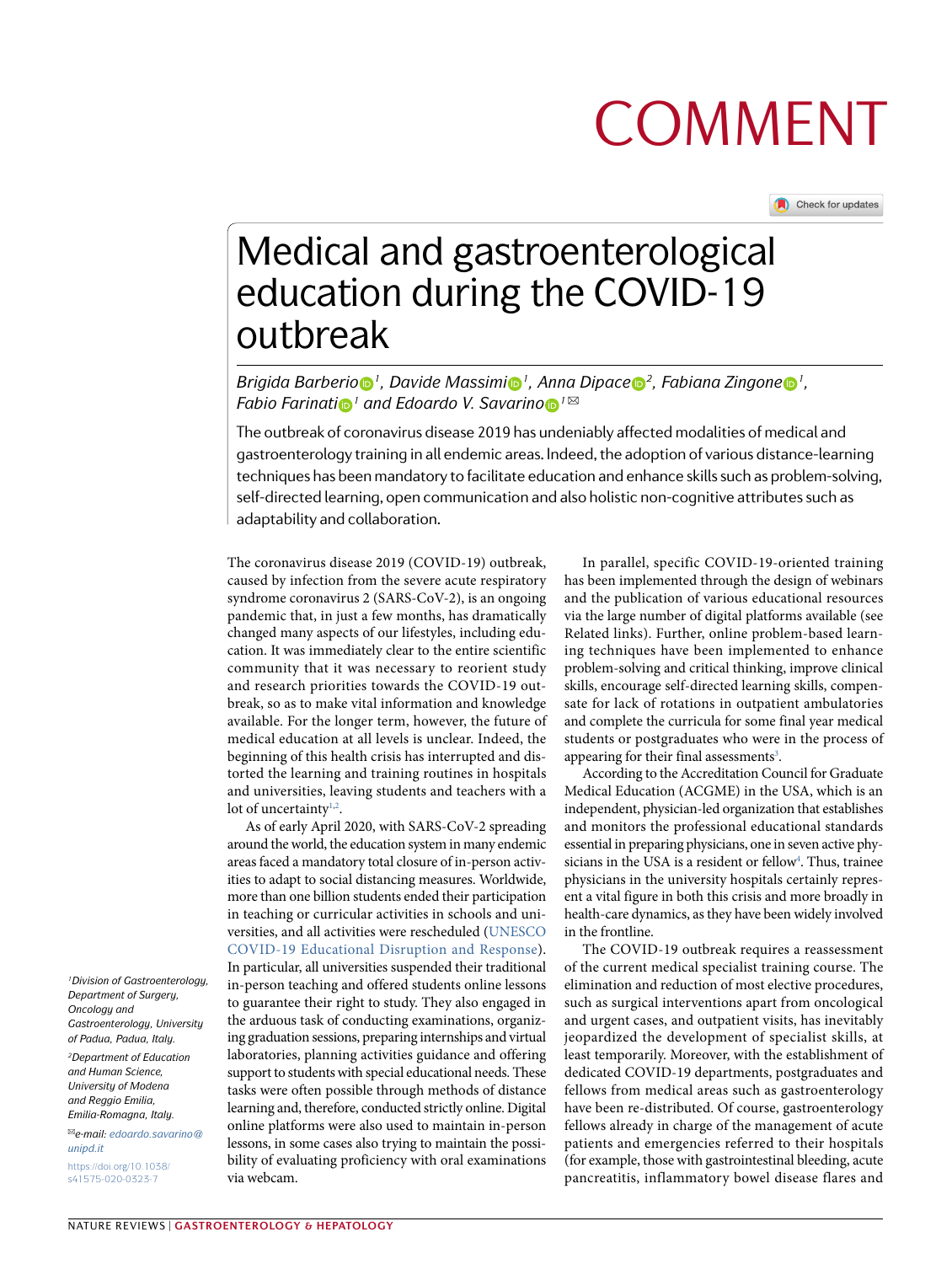### COMMENT

#### <span id="page-1-0"></span>Box 1 | **learning measures to adopt during the CoVID-19 pandemic**

#### **Wards and consultations**

- Guarantee involvement and collaboration in clinical activities in coronavirus disease 2019 (COVID-19)
- Maintain non-elective gastrointestinal activities but limit trainee involvement and preserve protective measures
- Implement telemedicine for inpatient and outpatient consultations
- • Weekly rescheduling of activitiesto minimize team handoffs

#### **endoscopic training**

- Maintain non-elective endoscopy activities, but limit trainee involvement and preserve protective measures
- Implement simulation-based training opportunities (for example, virtual reality simulator models)

#### **Distance learning**

- Local web-based lectures (for example, grand rounds, online graduation sessions, journal clubs, fellow core lectures and clinical cases through problem-based learning techniques)
- Video-based education (for example, recorded endoscopy cases) with interaction
- • National and international webinars or lectures, primarily via gastrointestinal societies

end-stage liver disease complications) continued their rotations in wards when not transformed to COVID-19 units. However, to guarantee the safety of patients and trainees, the organization charts were reviewed to minimize overlapping of team members with a weekly schedule that minimized team handoffs<sup>5</sup>.

However, it is worth noting that even when gastroenterology residents are not involved in the frontline, the effect on their training is still considerable. Indeed, the temporary closure (about 4–6 months, depending on COVID-19 outbreak) of outpatient clinics, endoscopic sessions, operating rooms and specialist consultancies unavoidably influences their practicing and learning. Moreover, it is foreseeable that the recovery phase (6 months without a new outbreak), with all the measures to minimize the risk of novel outbreaks, will also affect the scheduling of the activities and therefore training. Thus, to compensate for the temporary closure of outpatient visits, specialists and residents have increased their online and telephone consultations for patients needing professional advice or follow-up consultations because of chronic diseases. This process inevitably changed their approach to patient health care, accepting a new model of clinical service. Telemedicine is a tool to complete clinical encounters and maintain rapport while complying with the concept of social distancing.

The lockdown and the prohibitions on travel have imposed severe disruptions in both national and international scientific conferences, which are the engines that power scientific production and represent the highest point of training and sharing of research. International and national scientific societies have tried to circumvent the physical impossibility of sharing up-to-date scientific knowledge with a wide array of webinars, virtual conferences and e-learning platforms that can be attended from home. Also, pre-existing didactic activities, such as fellow core lecture series, the journal club, case conference and grand rounds, were converted into virtual sessions.

Finally, in the case of specialist training in gastroenterology, it is necessary to deal with an important topic: endoscopic training. Different publications in the past few months have suggested the potential risk of infections associated with the execution of endoscopic procedures<sup>[6](#page-2-5),[7](#page-2-6)</sup>. All these issues resulted in the abrupt cessation of non-urgent elective endoscopic procedures, triggering a decline in the number of weekly procedures performed and an immediate repercussion on endoscopic training. Hospital and training schools have been forced to suspend and reschedule all trainings to a later, unspecified date. Only a few gastroenterology units continued to carry out outpatient procedures, but often excluding fellows. For instance, in North America, a substantial number of endoscopy units eliminated their training during this pandemic<sup>[8](#page-2-7)</sup>. A critical yet constructive look at the emerging problem of endoscopic training in the COVID-19 era suggests two solutions. The first, currently implemented, is the enhancement of virtual training, with webinars held by specialist scientific societies in an attempt to strengthen the theoretical background to endoscopy. For example, the Italian Society of Gastroenterology and Endoscopy (SIGE) organized a periodic webinar called the 'School of Advanced Endoscopy – Meet the Experts around the world', in which experts in endoscopy provided special lessons with question and answer sessions to teach specific topics in endoscopy. SIGE also set up an e-learning platform to be used to deliver lectures and tutorials remotely via phones, tablets and laptops. Thus, faculty residents and medical students can log in at designated times for discussions, which can be facilitated in real time via teleconferencing applications. In addition to lectures, teleconferencing can also be used to demonstrate medical procedures and endoscopic techniques.

Similarly, in a gastroenterology unit in Philadelphia, USA, they provided fellows of the American Society for Gastrointestinal Endoscopy with video sessions that reviewed common technical aspects of endoscopy<sup>5</sup>. For third-year fellows still looking to meet requirements for less commonly performed procedures, such as percutaneous endoscopic gastrostomies, they reached out to their surgical colleagues with the hope of gaining access to a greater volume of these procedures when able to participate in procedures again. Equally, the American Gastroenterological Association (AGA) has offered an educational web destination for fellows (see Related links).

The second measure, which at the moment is a proposal rather than a reality, is to try to keep active this crucial practical application through the enhancement and rediscovery of simulation-based training. The literature provides a large amount of data supporting the effectiveness of simulated training in enhancing the endoscopy training path, often with excellent results<sup>[9](#page-2-8),10</sup>. In particular, virtual reality simulator technology has been implemented in the past few years, providing the possibility of performing endoscopies remotely. Based on this model, a comprehensive curriculum that teaches technical, cognitive and integrative skills (for example, communication) in colonoscopy has been developed to ensure transfer of skills to the clinical setting.